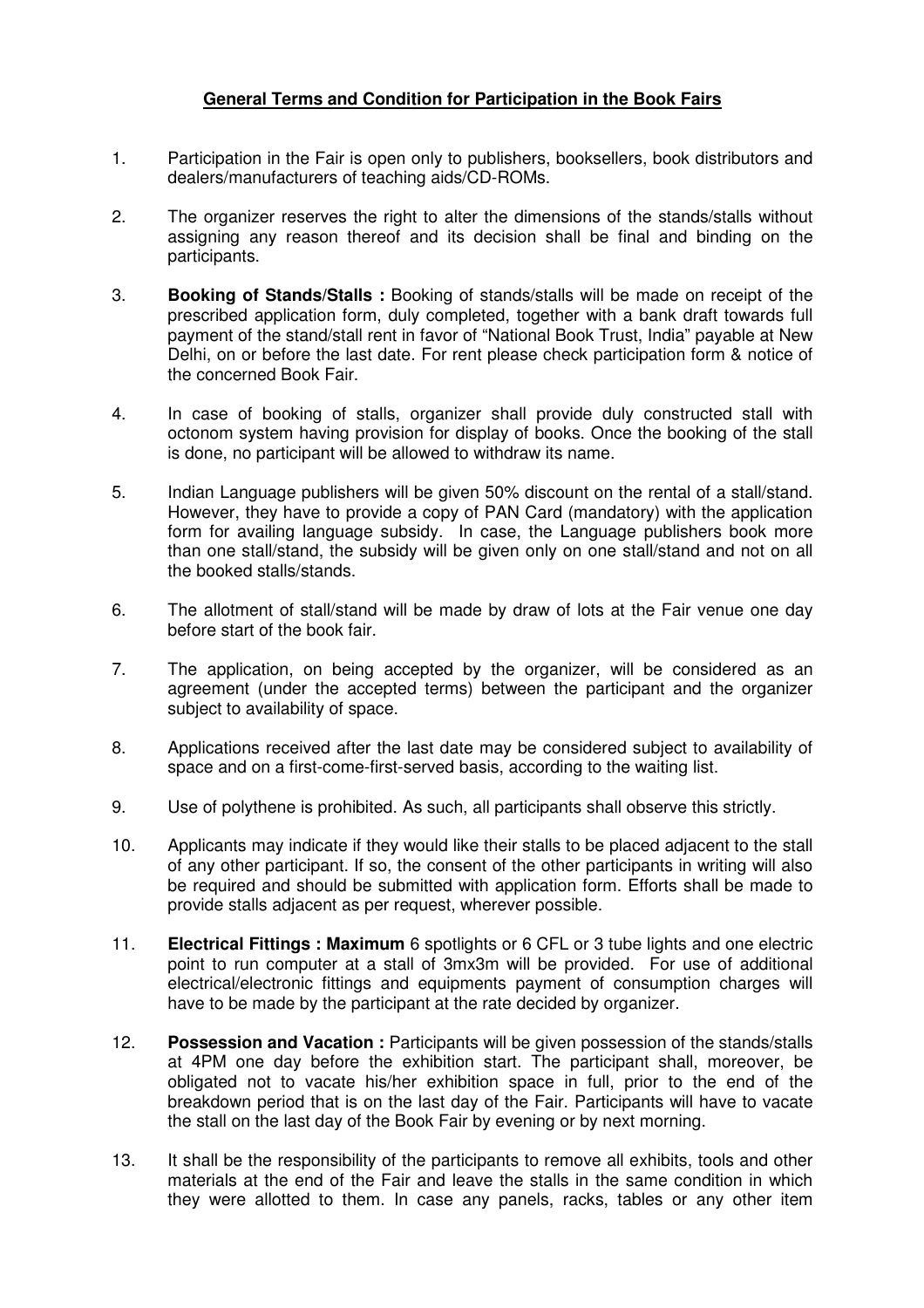provided is found to be broken/not further useable or missing, then cost of those items has to be paid by the respective participant.

- 14. **Encroachment of Passages :** No encroachment or extension in the passages shall be allowed. Participants are, therefore, advised to arrange the display within the space allotted to them.
- 15. **Cleaning:** While the organizer will carry out general cleaning, the participants shall be responsible for the cleanliness and tidiness of the stalls at all times during the period of the Fair.
- 16. **Display of Banners, Posters, etc. :** While there will be no restriction on putting up relevant banners, posters, etc., on or within a stall, nothing will be allowed to be displayed outside the stall.
- 17. **Sale and Display of Books :** Sale of books and other reading materials will be permitted on the following conditions:
	- i) A uniform discount of 10% shall be allowed on the printed price;
	- ii) Hawking and sale of books at specially reduced prices shall be prohibited;
	- iii) Sale of stationery, toys, greeting cards, posters and any other item which cannot be classified as books will not be permitted in the Fair; and
	- iv) No book or material forbidden by the law, including the violation of copyright act, shall be displayed or sold. However, participant solely shall be responsible for any violation in this regard and the organizer shall not be liable for such violation. The participant shall indemnify the organizer from and against all proceedings and expense whatsoever in consequence of any such violation.
- 18. No encroachment or extension in the passage is allowed. Participants are, therefore, advised to arrange the display within the space allotted to them.
- 19. **Playing Audio/Video Cassettes :** Participants playing audio or video cassettes at the stalls should ensure that the decibel level of sound does not cause any annoyance to either the neighboring participants or to the visitors. The organizer will be the sole judge to decide whether there is any annoyance to either other participants or to the visiting public and can prohibit such participants to play such audio/video.
- 20. **Insurance Coverage :** The individual exhibitor shall bear sole responsibility to insure his/her own furniture and exhibits against damage incurred due to burglary, riots, strikes, theft, fire and water damage, and against damage incurred in transit to and from the Fair. There is no collective insurance policy. Possession of the stands/stalls shall be given on production of evidence of insurance. It is the exclusive and absolute responsibility of the participant(s) to insure their exhibits as well as their own and hired stand equipments and stock against break-in, theft and damage by fire and other natural calamities during the duration of the Fair. The organizer shall not be liable to pay any damages for the loss incurred due to any reason including natural calamities. The organizer shall be entitled, but not obliged, to inspect such policy before handing over possession of the stands/stalls. In the event of a claim against the organizer, the participants(s) shall indemnify the organizer.
- 21. **Security :** While the organizer will provide round the clock security arrangement at all the halls during the Fair, the organizer would not be liable for the loss or damage to the goods and property of the participants. They are advised not to leave their stalls unattended during the Fair Timings.

No goods or displays may be removed during the Fair without the written permission of the organizer.